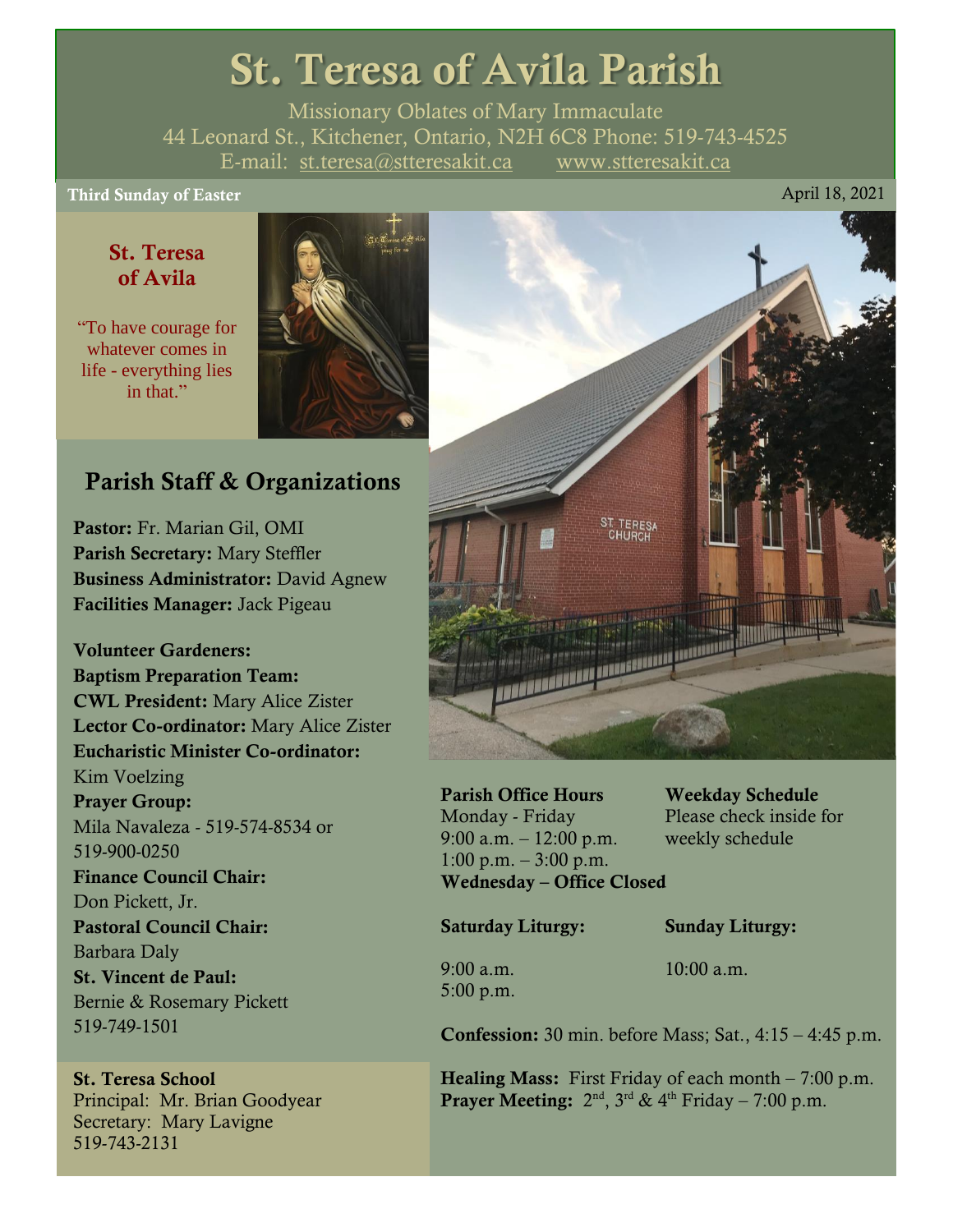

On the third Sunday of Easter, we continue to hear Gospel accounts of Jesus' appearances to His disciples following His Resurrection. Today's reading, taken from the Gospel of Luke, follows immediately after the report of Jesus' appearance to His disciples on the road to Emmaus. As today's Gospel opens, the disciples, gathered in the room, are hearing the account of the two disciples who have just returned from Emmaus after a powerful experience of meeting the Risen Jesus. All of a sudden there is Jesus among them. He gives them the conventional greeting, "Peace to you!" (Shalom!).

Consistently in the reports of Jesus' post-Resurrection appearances, He greets His disciples with the words, **"Peace be with you."** This is a most appropriate greeting. The disciples have witnessed the death of someone they loved, and they now fear for their own lives as well. Peace is what they need more than anything else. **Jesus often connects this greeting of peace with another gift—forgiveness.** In today's Gospel, this connection is made in the final verses.

Now their feelings turn to inexpressible joy. As they look on Him with a mixture of happiness and wonder, He pushes them a bit further and asks for food to eat. Ghosts don't eat. Jesus is truly risen; He is still fully in our world and part of it although in a very different way from before Good Friday.

As further proof of His identity and of His resurrected body, Jesus eats with His disciples. The disciples have known Jesus best through the meals that He has shared with them. Descriptions of these meals are a defining element of Luke's Gospel. By eating with His disciples after His Resurrection, Jesus recalls all these meals, and most importantly, He recalls the Last Supper.



#### Diocese of Hamilton Prayer Calendar 2021

April 19 – Rev. Christopher Tracey April 20 – Rev. Mark Morley April 21 – Jesuit Fathers (S.J.) April 22 – Rev. George Nowak, C.R. April 23 – Rev. Ireneusz Koziak, S.A.C. April 24 – Rev. Charles Galea April 25 – **Fourth Sunday of Easter**

#### **Vocations**

#### **Third Sunday of Easter April 18, 2021**

What could convince someone to turn to God? The story that God became human? The story that Jesus cured the sick? The story that Jesus forgave sin? The story that Jesus rose from the dead? Or, perhaps, the story of the witness of your own life! If you have the continuing inclination that God is calling you to be a priest, religious or deacon, call Most Reverend Wayne Lobsinger, VG, EV, Auxiliary Bishop & Vocations Director, Diocese of Hamilton at (905) 528-7988 x2222.

[vocations@hamiltondiocese.com](mailto:vocations@hamiltondiocese.com)  <https://hamiltondiocese.com/vocations/>

#### **Serra Prayer for Vocations**

O God, Who wills not the death of a sinner, but rather that he be converted and live, grant we beseech You, through the intercession of the Blessed Mary ever Virgin, Saint Joseph her spouse, Saint Junipero Serra, and all the saints, an increase of labourers for Your Church, fellow labourers with Christ to spend and consume themselves for souls, through the same Jesus Christ, Your Son, Who lives and reigns with You in the unity of the Holy Spirit, One God forever and ever.

Amen.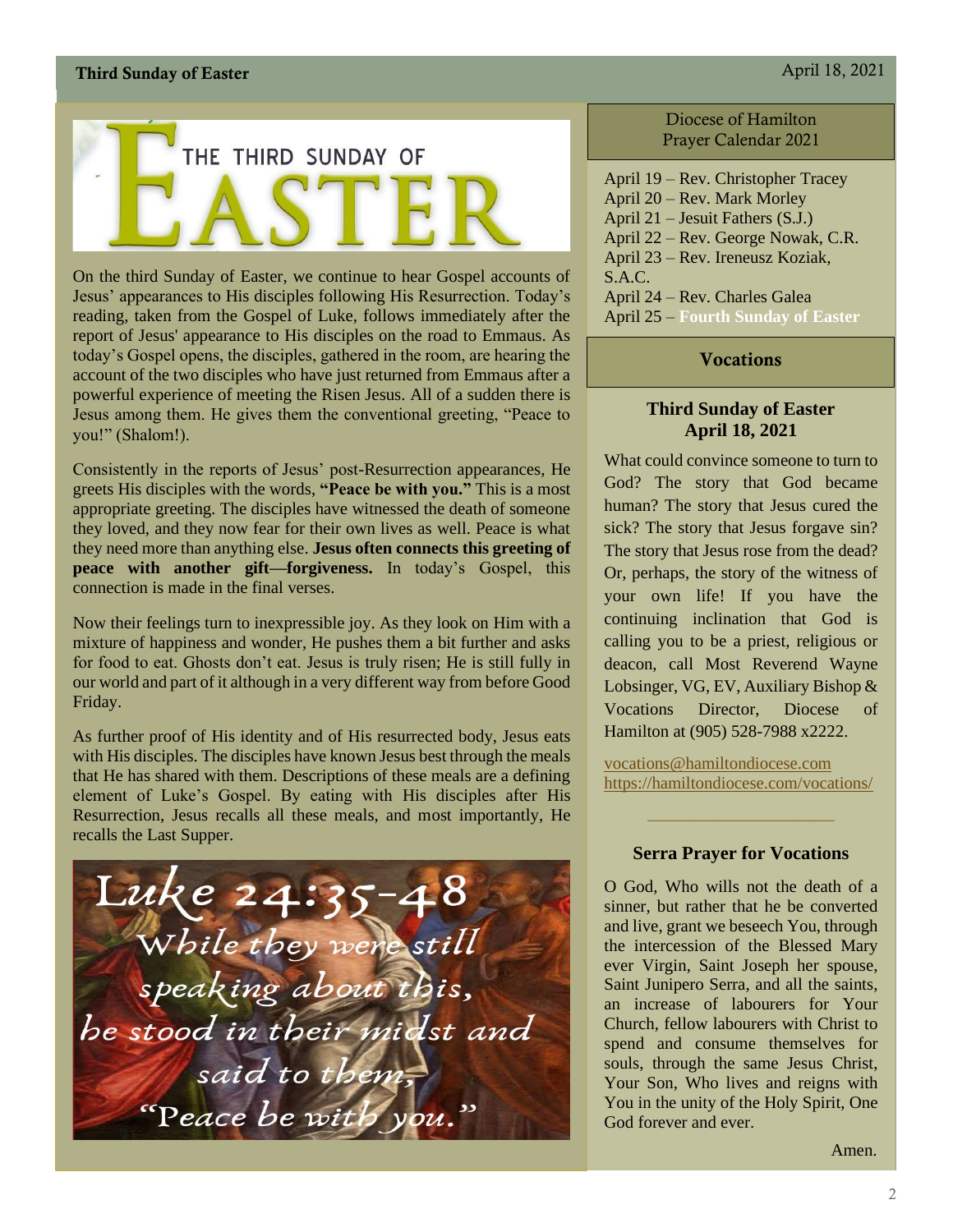## Third Sunday of Easter April 18, 2021

**ATTENTION -** This week, starting on Monday, April 19, 2021 through to Friday, April 23, 2021, the main entrance of the church will be blocked off due to renovations to the floor. For daily Mass we will use the side entrance, on the school side of the church. As you enter, please follow the safety guidelines. Confession will take place in the confessional. At the same time, please note that the narthex will not be available for prayer during the day. Thank you for your cooperation and understanding in this matter.

**Parish Office – Important Information!** The parish office is open. Admittance to the Parish Office, however, is **by appointment only**. To book an appointment, please call 519-743-4525 or email: [st.teresa@stteresakit.ca.](mailto:st.teresa@stteresakit.ca) **Please help us keep everyone safe by adhering to the safety guidelines.**

**The Reel Justice Film Festival** is back for another year! A partnership between the Bishop Farrell Library & Archives and Development and Peace, the *Reel Justice Film Festival* shines a spotlight on issues of social, political, and economic injustice. Films are screened once a month and provide an opportunity for community discussion about ways we can all support actions for change. Details and the full schedule can be found at: [reeljusticefilmfestival.wordpress.com.](https://reeljusticefilmfestival.wordpress.com/) This year the festival is going virtual! All of the films will be available online. The next film: **LIFE ON OUR PLANET: Thursday April 22 at 7 pm. Celebrate Earth Day with** this beautiful film.



We are currently accepting applications for the following opportunities: **Registered Early Childhood Educators.** Please visit our website for job details and application criteria: [www.wcdsb.ca](http://www.wcdsb.ca/)



The [Lectures in Catholic](https://sju.us12.list-manage.com/track/click?u=32b8faf3b62cb8f35a23e2996&id=eb514d1861&e=353fb4cc37)  [Experience](https://sju.us12.list-manage.com/track/click?u=32b8faf3b62cb8f35a23e2996&id=eb514d1861&e=353fb4cc37) invites you to meet St. Jerome's University's new

President and Vice Chancellor, **Dr. Peter Meehan**.

**April 23, 2021–7:30 p.m. - Online.** Find out more [here.](https://sju.us12.list-manage.com/track/click?u=32b8faf3b62cb8f35a23e2996&id=368f69d19f&e=353fb4cc37)

# **Mass Intentions April 19, 2021 – April 25, 2021**

Tuesday, April 20, 2021 – 7:00 p.m. Group Mass Intentions +Corry Klaver – *Sandra & Roland Levesque*

Wednesday, April 21, 2021 – 8:30 a.m. Intention of Thomas Proyam – *Marion Jagelewski*

Thursday, April 22, 2021 – **8:30 a.m. Intentions of Gloria Argueta –** *Ken & Betty*

Friday, April 23, 2021 – 8:30 a.m. +Della & Wayne Skinner – *Ken & Betty*

 Saturday, April 24, 2021 – 9:00 a.m. – +Ron McGladrey – *Carol Wilhelm & Family* 5:00 p.m. – +Ludwig Ceh – *Theresa Ceh & Family*

Sunday, April 25, 2021 – **10:00 a.m.** – Fourth Sunday of Easter (World Day of Prayer for Vocations) – Year B – Parishioners of St. Teresa Parish

#### Live-streaming on Zoom

The Sunday Mass, at 10 a.m. will be live-streamed on Zoom. If you are not attending this Mass, and you wish to join Father online, please click on the following link:

> **<https://zoom.us/j/5887658626> The Password is: 274733**

Daily Readings: Lectors may find daily readings at this link: [https://readings.livingwithchrist.ca](https://readings.livingwithchrist.ca/)

#### **COME RETREAT WITH LOYOLA HOUSE VIRTUALLY!**

Are you looking to break away and spend some time in silence? Interested in learning something new? See our website at **[loyolahouse.com](http://r20.rs6.net/tn.jsp?f=001xPxJG23VTH7-4N1jiZ-vqWDlMznh-ZZCB2zmNJycbrYj-kcSStCLMwtf5KROI8GA1a1ude7hD2Y18Gz77KuRvoOYlRDfmLKG0V4OmElq-oHCkTYKR2r7kor03tW9DYynJJLWfapK9JPkSrxd9SIqVVebtJF6aiDFbb1bTs68R7E=&c=i47CoNwZ5Fp_vio0QUNjmr52WkFbQwpfafIaAt1zdsV809G2X9NZmQ==&ch=rCw2D5x8u_fpKx5QIKg7lG0RZn71u64OtPq2P3AfXUbPBNz732wRpQ==)** (under "Events") for more information on upcoming retreats & programs. NEW! **Check out our Multi-faith retreat series** in exploring contemplation and self-knowledge through the lenses of other traditions.

These virtual retreats may include video links and/or Zoom (or telephone) gatherings, and optional individual meetings with your spiritual director where indicated.

Register online at loyolahouse.com or contact registration@ignatiusguelph.ca or by calling 519-824-1250 ext 266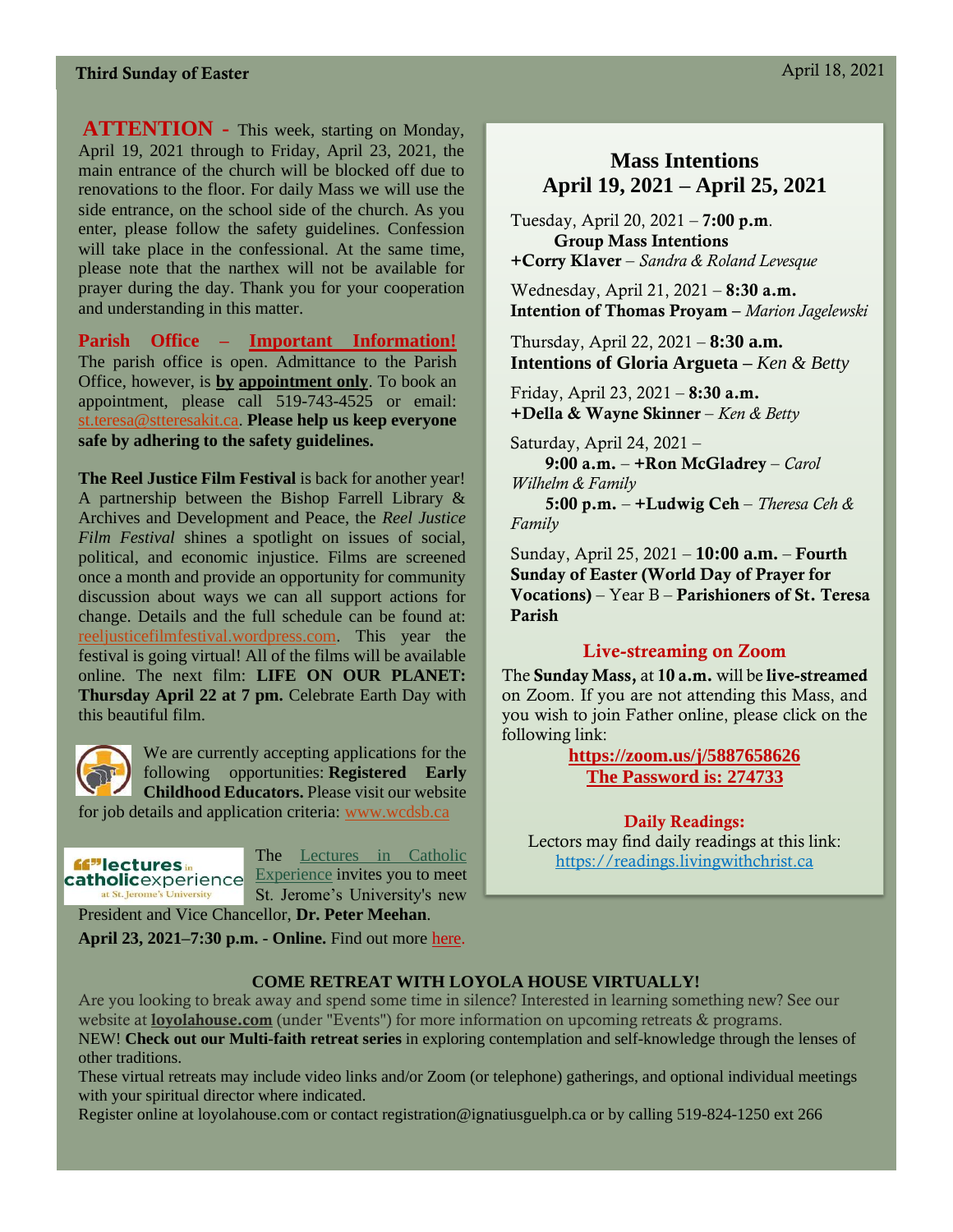

#### Prayer to St. Joseph

Remember, O St. Joseph, loving and powerful protector, that according to the testimony of your faithful servant, great St. Teresa, no one who is truly devoted to you Has seen his petition rejected. Filled with confidence and hope I come to you, worthy Spouse of Mary Immaculate. Do not close your ears to my prayer, you who have the glorious title of father of Jesus, but graciously hear and intercede for me. Amen.

#### Stewardship Report April 11, 2021

| Building Fund  \$ 335.00             |  |
|--------------------------------------|--|
|                                      |  |
|                                      |  |
| Needs of the Church in the Holy Land |  |
| $(Good Friday)$ \$ 45.00             |  |

# **Stewardship Report**

As a parish community, we are celebrating Mass in the church, with reduced capacity. At this time, I would ask you to continue to keep our parish in your prayers and prayerfully consider continuing your donations. For those attending Mass, in person, a basket will be provided for you to drop off your donation, on your way out of the church.

#### **Pre-Authorized Giving**

Pre-Authorized Giving is now available for our parishioners. A digital copy of the form may be found on our website under Bulletins for 2021. Simply print the form and complete it. For those unable to print the digital copy, please contact the Parish Office. Completed forms can be returned to the Parish Office via the slot in the Parish Office door or can be mailed to: St Teresa of Avila Parish, 44 Leonard St., Kitchener, ON N2H 6C8

#### **E-Transfer**

**Exciting news –** We are now able to provide E-Transfer to our parishioners. For E-Transfers, please use the following email account: **stteresakitchener@hamiltondiocese.com**

#### **CanadaHelps**

To support our parish via **credit card** or **PayPal** please visit canadahelps.org You can access our parish directly by following this link:

**[https://www.canadahelps.org/en/charities/119110450RR0053-st](https://www.canadahelps.org/en/charities/119110450RR0053-st-teresas-parish/)[teresas-parish/](https://www.canadahelps.org/en/charities/119110450RR0053-st-teresas-parish/)**

For those who do not get the bulletin electronically, go to canadahelps.org and then follow the instructions below:

Once you are on the homepage, you can access St. Teresa of Avila Parish by going to the Donate tab and clicking on Find a Charity. Click on the blue box that says Pick a category that is close to your heart. Now click on religion. Once you have done this you will have another tab appear that says All Locations. Click on this tab and change region to Ontario and city to Kitchener. You will now be able to scroll down until you find **STTERESAS** (Kitchener, ON appears below). Click on this link and you can then proceed with your donation.

Please note that donations made through the CanadaHelps website, will receive a tax receipt directly from CanadaHelps, via email.

You may also **send a gift directly** to our parish through the mail: **St. Teresa of Avila Parish, 44 Leonard St., Kitchener, ON N2H 6C8** or you may drop off **cash or cheque,** securely, at the Parish Office, through the mail slot in the wooden door, behind the white storm door. Please be sure to include your name, address and phone number or use your donation envelope.

**Continuing support of our parish is an act of generosity and faith. We are very grateful for any contributions you may be able to make at this time.**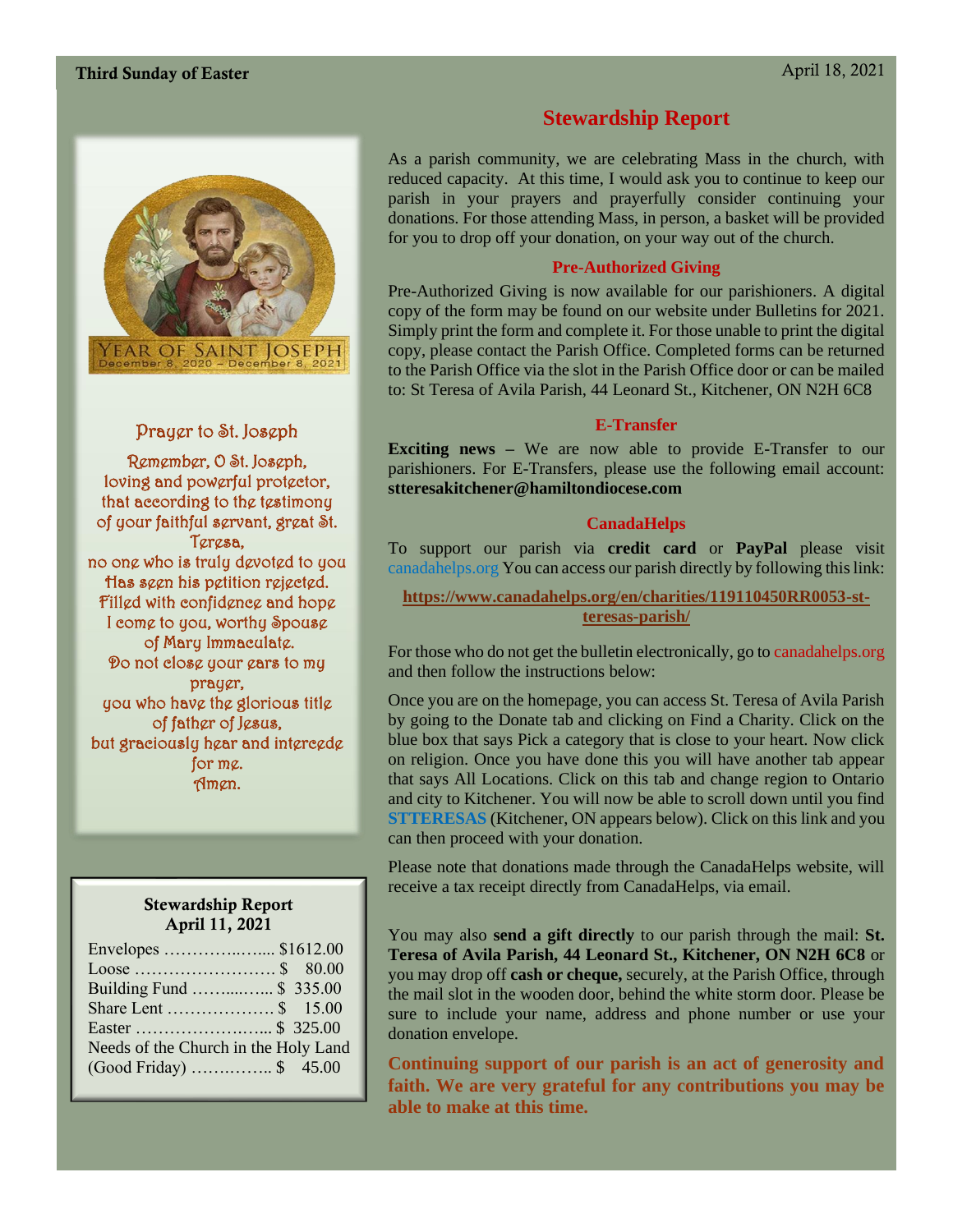#### Third Sunday of Easter April 18, 2021

#### **Testimony to the "Ocean of Graces"**

It was Divine Mercy Sunday in 1996 and I will forever be grateful to Our Lord. I had been away from the Church and regular Sunday Mass attendance for about 25 years when in 1993, after having been shown my sins and the destruction I had left in my life during an encounter with Jesus that lasted about 2 hours, I returned immediately to the Catholic Church and I was led to purchase the diary of St. Faustina for future reading.

When I finally picked up the diary, after about 3 years, and cracked it open, and realized that



If you can imagine, I had already been back to the Church for about 3 years, had become an Extra-ordinary Minister of Holy Communion, but I had not yet been to Confession since I had originally fallen-away from the Church, about 28 years before.

I guess that I thought, like many people do nowadays, that I didn't have to confess my sins. I guess that it was the overwhelmingly convincing truth of Jesus' words in the diary that motivated me to prepare for the celebration of the Feast of Mercy. Not only that, but it was what Jesus said about Himself, waiting for us in the Confessional, that really gave me the courage, and took my fear away about approaching a priest again in Confession.

About halfway through Lent I called my pastor to ask if our parish could celebrate the Feast of Divine Mercy that year. He responded by saying "Not this year, but maybe next year". I pleaded with him 2 more times but was told the same thing. At this point, I realized that he didn't "have to" celebrate the feast, because the Church hadn't made it quite official at this point, in 1996, but it was the words of Jesus saying that the loss of each soul plunges Him into mortal sadness, that kept me motivated to urge its celebration.

Well, like anyone who has read the diary, I was thinking of the poor souls that would not hear about the promise of Jesus and die in the state of mortal sin before next year. I was thinking "how can we put off not telling everyone about this feast?"

So, what I did was I started telling people about Jesus' promise on my own. When I took Holy Communion to the homebound, I would tell them about it and provide them with booklets and leaflets so that they could also prepare. I urged them all to go to Confession in preparation to receive Jesus on the Feast of Mercy.